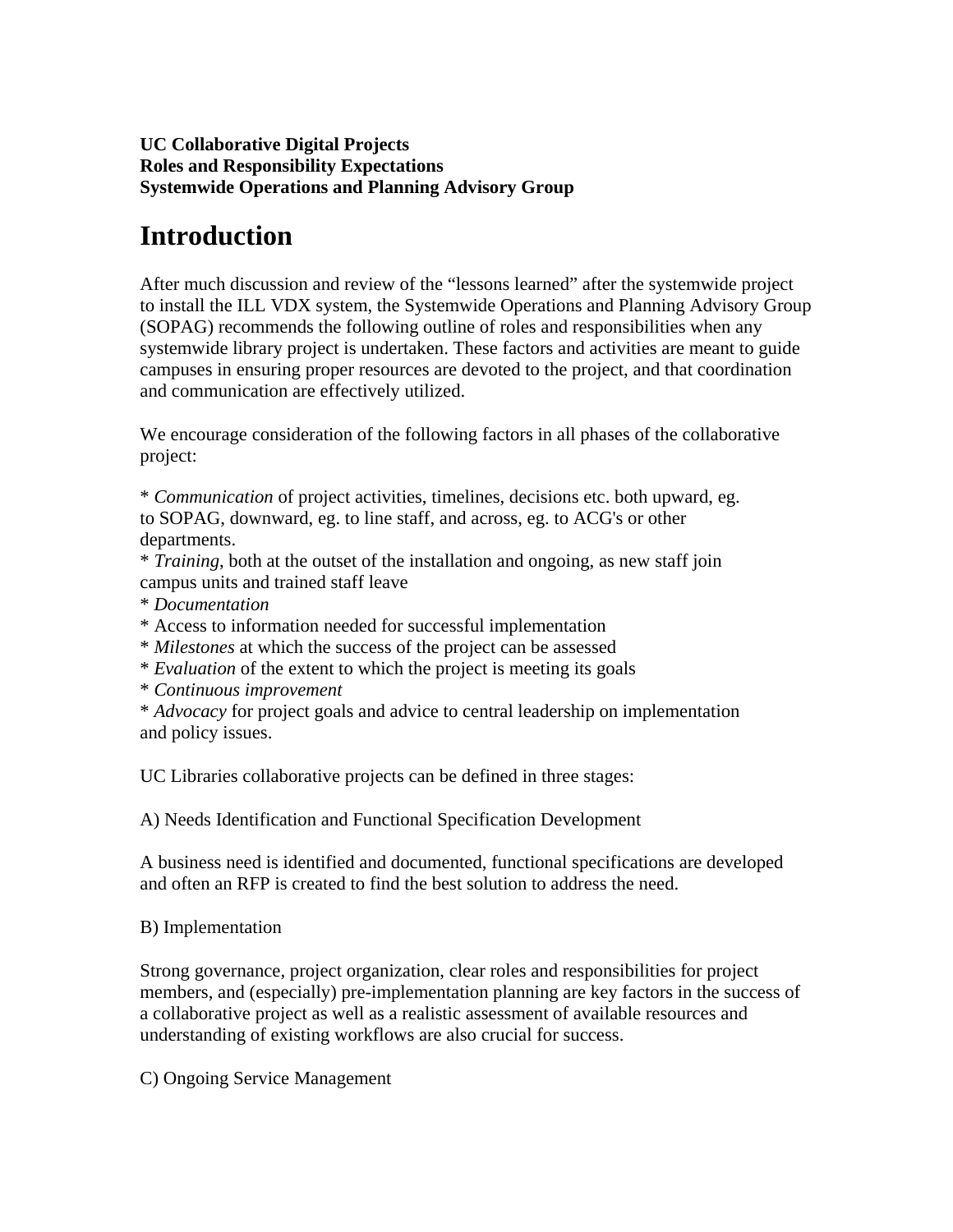Many collaborative projects end up creating a service that must be managed over time to ensure that the service remains successful and is being improved, as appropriate. A clear "handoff point" milestone from implementation to ongoing service must be put in place.

While all three stages of a project are important, the collaborative principles document provides guidance and factors to consider on the implementation phase of the project.

This structure includes:

### **SOPAG/CDL Joint Governance**

The CDL and campuses share responsibility for collaborative projects they undertake through a shared governing body, which can be SOPAG, or appointed by SOPAG

The governing body owns the scope and requirement documents, sets policy, provides decision-making authority, makes resource decisions, and ensures accountability

Through the governing body, the CDL and each campus commit resources to ensure the overall success of the collaborative project.

## **Systemwide Planning and Implementation Group - Project Organization**

The governing body will appoint a Systemwide Planning and Implementation Group (SPIG). The SPIG creates a Systemwide Project Management Plan and coordinates systemwide implementation, communications, assessment, training, etc.

The Systemwide Project Management Team, in collaboration with the local planning groups, should decide the order of task implementations, included in a project plan. The project plan should consider the following factors:

- Implementation plan
- Communications plan
- Training plan
- Assessment plan

# **The Campuses**

Each campus should appoint a local planning and implementation group that would create a Local Project Management Plan for their campus, coordinating their campus implementation, communications, assessment, training, etc. Sufficient resources must be allocated at both the campus and systemwide level. Each campus in particular needs to identify staff who can be released for a period of testing and implementation.